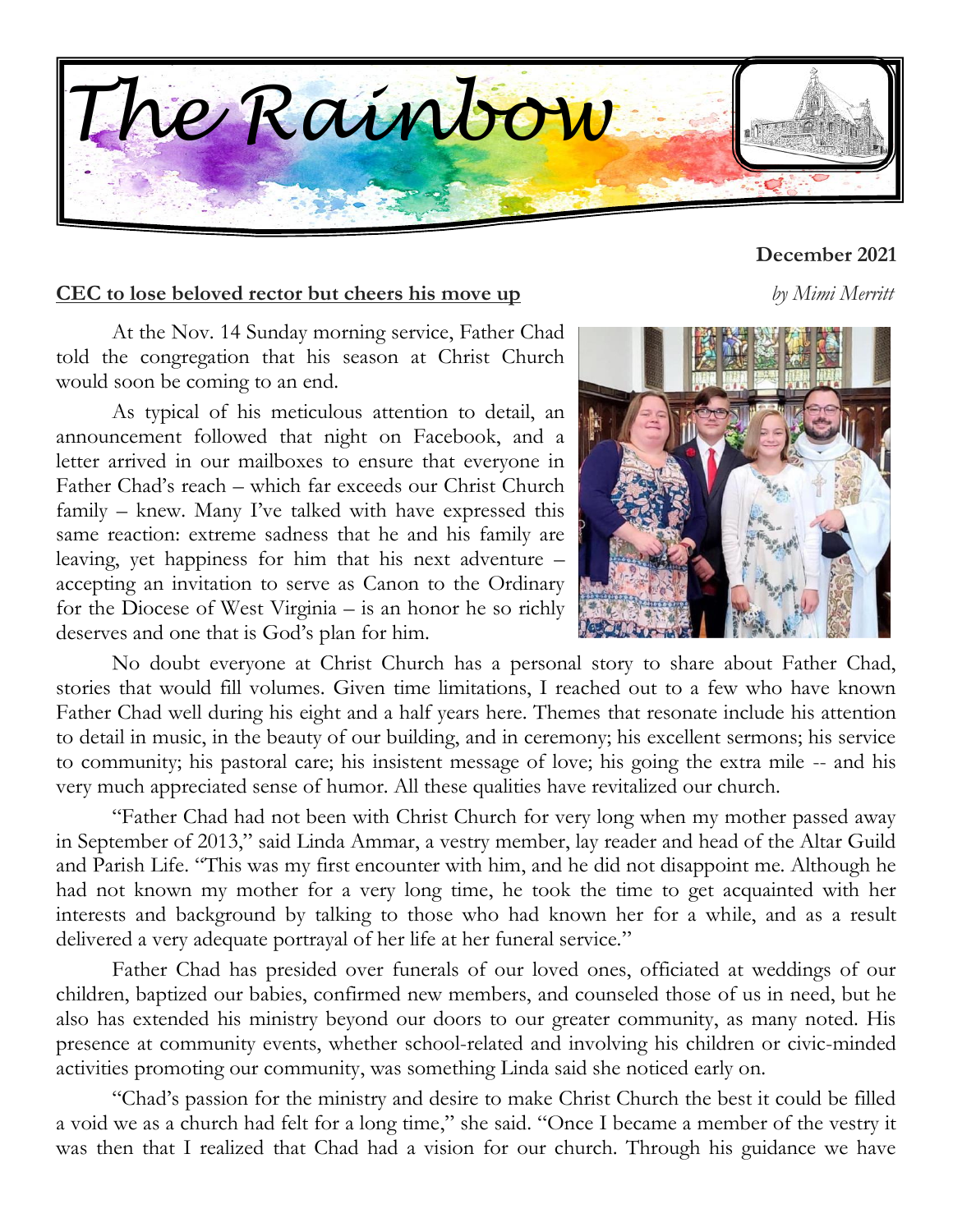become a pillar in the community and outreach is no longer a word we throw around…it is what we do as a congregation."

Teresa Paine, a lay reader, chalice bearer, and altar guild member, also saw Chad as what the church had needed for so long. "When Fr. Chad arrived at Christ Church, I feel that we were like a traumatized family," she said. "We had been losing members and many of us were demoralized because of our experiences over the previous several years. Fr. Chad arrived with his young family, his youthful energy, a great sense of humor and spiritual wisdom way beyond his years, and we began to heal. Our life as a church became more vibrant and joyful."

David Kersey, who grew up in Christ Church and has held many leadership roles, including his current term as senior warden, spoke about the way in which Chad came to be in Bluefield. "We had been without a full-time rector for about two years," David said, "when Bishop Klusmeyer called me and offered to place a recent seminary graduate as 'priest in charge' at Christ Church-Bluefield. 'Desperate' as we felt at the time, we were wary of the unusual proposal and taking on a brand-new priest. In retrospect, I think it was God's plan that Chad came to us, with his beautiful family. He has renewed the spirit of our church and encouraged us every Sunday to be better Christians, with thought, word, and deed."

As David reminded us at a recent church service, the entire Slater family has been invaluable in filling key worship roles during the pandemic, and their absence will create a void demanding more volunteers. "He, Jennifer, Ben, and Emma all will be sorely missed, but they will leave us a strong foundation for building the next chapter in our church life," said David. "Our loss is the Diocese's gain and, as members of the Diocese, we will still be blessed with Chad's service. I wish them the best for their future."

Organist and choirmaster Terry Whittington and choir member David Hardin also spoke of the gift of the entire Slater family: "We at Christ Church were blessed beyond any expectation the day Father Chad Slater and his family arrived in Bluefield," they said. "Chad, Jennifer, Ben, and Emma have been such an important part of our spiritual and daily lives. Seeing the Slater children grow and mature has been exciting and we appreciate their participation in the life of Christ Church. Jennifer has been a close friend to all of us and in the community. She has assisted Chad in every way possible in his ministry here in Bluefield."

"We have also been blessed with Jennifer's many contributions to our church," said Teresa Paine. "How would we have ever made it through the pandemic without her faithful service?"

Chad's appreciation of the beauty of the Christ Church building, and his interest in projects to improve its structure and appeal, endeared him to congregants. "From our first meeting Chad, it was evident he was dedicated to make a difference at our church and in the community," Terry and David said. "He has succeeded. His knowledge of Christianity, love of music and improving the beauty of our church are evident to all the senses."

Teresa also noted Chad's appreciation of our historic church building. "He saw our church building with new eyes and inspired us to make our lovely building into an even more beautiful holy space," she said. "Some of our members who had left have returned and we gained some wonderful new members who were attracted by Fr Chad's ministry."

Terry and David also spoke of Chad's community outreach. "His ministry outside our church walls is very well known in our community, He is loved by us and many. We feel he will be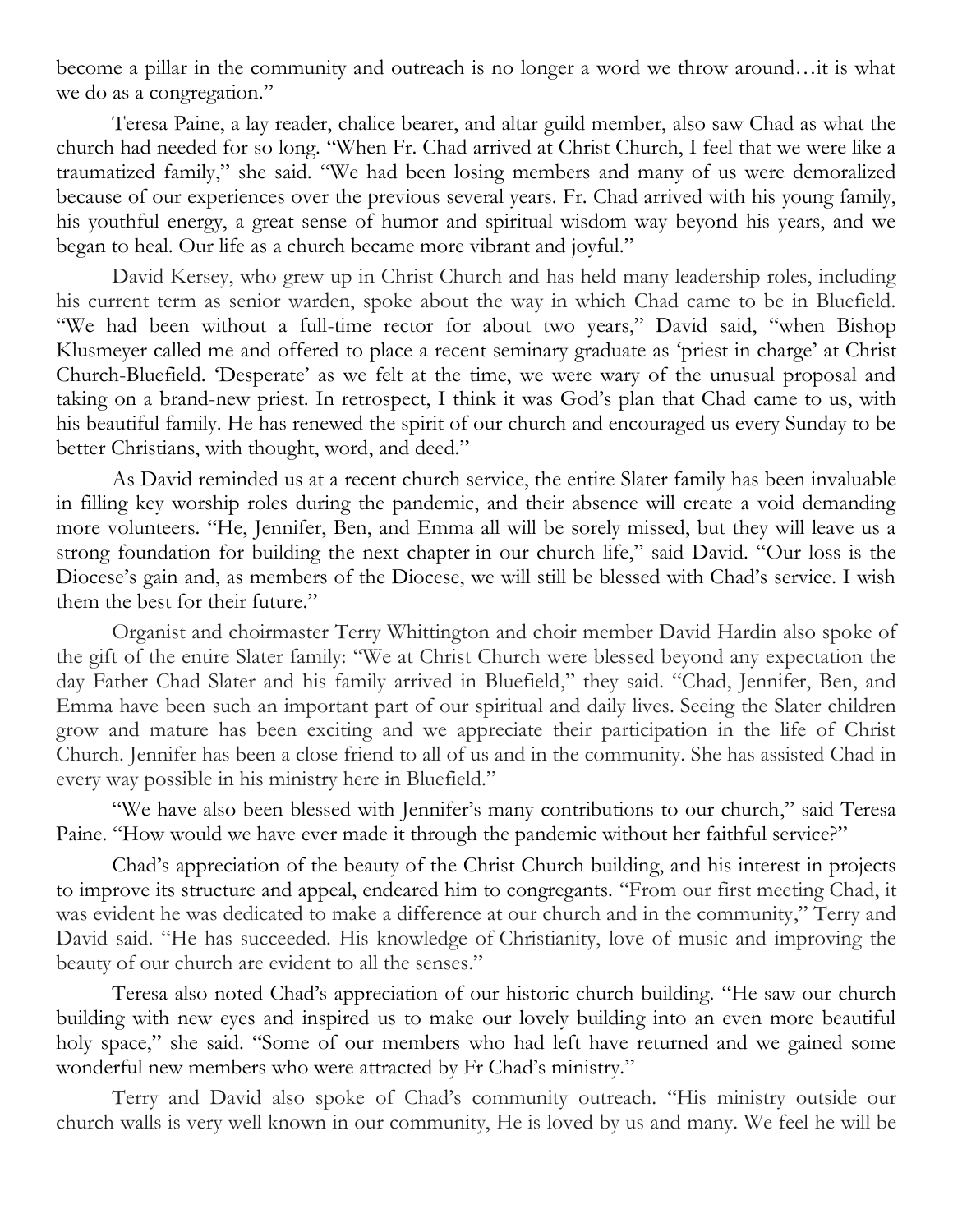invaluable in his new position within the diocese. We certainly will miss him and his family, but we are confident that he and his family will always know how much we love and care for them."

Junior warden Peter Richardson also grew up in Christ Church. He and his wife, Patty, have served in many leadership roles and they spoke about the vitality that Chad brought back to the church. "The arrival of Chad and his family brought a renewed spirit to Christ Church," they said. "Chad fostered a positive atmosphere which led to increased active participation, better attendance and increased membership." They also commented on one of Chad's assets that many have appreciated: "His personality and humor were infectious and made our church more alive."

Like many, the Richardsons noted the leadership he extended beyond our church walls. "He also became known throughout the community, which translated into a positive view toward our church," they said. "He and his family will be greatly missed by all those who he came into contact with in this area."

We have all heard Chad exhort us to get out of the church building, get out on the streets, and spread love to those who need it. Betty Nash, an altar guild member who volunteers regularly at Food Pantry and who serves as our parish nurse, had this to say about Chad's spiritual leadership and message of love: "I am most grateful that Father Chad always challenges me to look for those hurting in our community, and that loving others, no matter how difficult, is how we show our love for Christ. Thank you, Father Chad, for reminding me that love is the answer."

Like Betty, Teresa spoke of Chad's persistent directive that we must all love everyone, especially those in need. "His sermons have encouraged me to be a more compassionate, loving and devoted Christian," she said. Teresa, licensed in counseling and marriage and family therapy, said, "When asked to talk to my counseling clients who needed spiritual guidance, he has always gone the extra mile."

Another example of Father Chad's service to the greater community and embrace of all was noted by Rob Merritt, a former vestry member and senior warden and a longtime lay reader and chalice bearer. "Chad has meant a lot to me personally over the years, beyond his stewardship of Christ Episcopal Church," Rob said. "We had fruitful collaborations in conjunction with the Appalachian Interfaith Alliance. Chad spoke at several meetings at the mosque in Princeton and other locations and was eager to embrace believers of other faith traditions. Also, I was excited about a Celtic evening prayer service we had planned for Lent in 2020 that was cancelled as Covid surfaced."

Rob also spoke of a more personal connection, when Chad officiated at the wedding of son Charlie in Charlottesville, Va., on August 12, 2017, a day that would dominate news headlines for reasons antithetical to love and unity. The night before, Chad and Jennifer drove the Merritts back to the hotel from the rehearsal dinner, the route taking them by the Rotunda at the University of Virginia, where angry protesters marched with lit torches. The next day, the situation worsened.

"As violence erupted in the streets of Charlottesville, on a very hot afternoon, Chad calmly officiated a marriage on a mountaintop and spoke of love," Rob said.

Well known for his annual blessing of the animals, Chad has also presided over funeral services for furry loved ones. "Mimi and I wanted to have some kind of ritual for the passing of our beloved beagle, Scout," Rob said. "We had the ashes and an urn, and Chad came over with a printed program that included Scout's picture. We had a meaningful funeral that was the kind of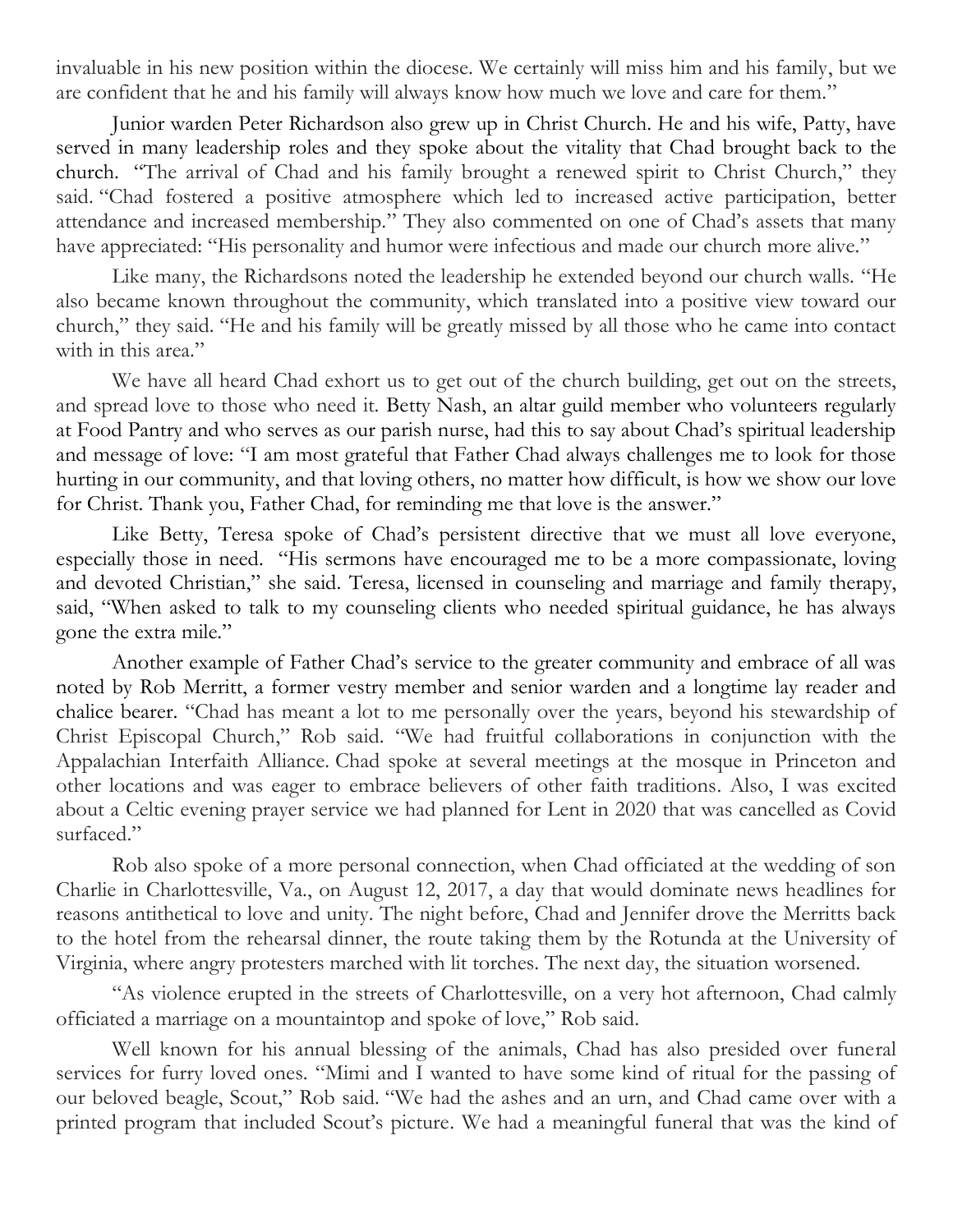closure we had been needing. Thank you, Chad, for your ministry; you make each congregant feel personally connected to you."

Bea Paine, a member for more than 60 years who has been involved in almost every aspect of the church, including lay reading, chalice bearing, and altar guild, vestry, and choir, remembers the day Chad was interviewed. "I thought, he is so young," she recalled. "With his smile and friendly manner, he quickly won us over and God smiled."

Bea believes that God sent Chad to us, when we really needed him, as so many do, and she called the job that he and his entire family did during the pandemic "super-duper." As much as she hates to see him leave, she knows that God has greater plans for him.

Don and Mary Catherine Williams, longtime Christ Church members who together have served in almost every capacity – from vestry leadership to worship, from Choir to Parish Life – credited Father Chad with being very easy to talk to and for caring about everyone in his congregation. They also noted many of his accomplishments, including welcoming the congregation from St. Mary's Episcopal Church in Bluefield, Va., when it closed. "His time here at Christ Church included the completion of several large projects, including the renovation of the narthex, hallways on the main level, the coffee area, the St. Mary's conference room, the nursery renovation, and the sacristy," they said. "Plus, other projects included the more recent heating and air conditioning project and improvements to the chancel and sanctuary, and also additional projects. He has proven easy to work with on projects."

They added, as have many, that Father Chad never hesitates to visit when someone needs pastoral help or has been sick or had surgery, and his Sunday morning services have always been a strong suit. "His services strictly follow the Episcopal Liturgy," they said. "His sermons always have a good message. He loves to quiz the congregation. He is fun to be around. He is well-liked in the community."

The Williamses said they would miss Father Chad and his family. "We would like for him to stay for another 8½ years," they said. "He has been active on the Diocesan level, our community, and Christ Church, which has been a job in itself during the Covid-19 pandemic. His children have faithfully served as acolytes."

Alyson Bowling, a vestry member, lay reader and chalice bearer, has found Father Chad to be invaluable in her spiritual journey. "You may have heard it said that people come into your life for a reason, a season, or a lifetime," she said. "I know that Father Chad was in my life for all three. You may also have heard it said, if you are a person of faith, that God knows all things about your life – your past, present and future. Your creator has placed people in your life for all three. Father Chad has been this 'person' for me."

Alyson came to Christ Church on the recommendation of Bishop Klusmeyer after seeking his counsel four years ago about discerning for the diaconate. He recommended she speak with Father Chad, who then supported her and worked with Alyson for two years as she pursued her interest in diaconate studies. His perspective and guidance to her gave her faith and hope. "Perhaps the one thing Father Chad said to me that made the greatest impression," she said, "was 'God does not call the qualified, He qualifies the called."

Becky Steorts has been at Christ Episcopal Church since 1955, when her parents moved to Bluefield from Roanoke, Va. "For the past 10 years, Father Chadwick Slater and his family have brought something very, very special to Christ Episcopal," she said. "Chad's worship services have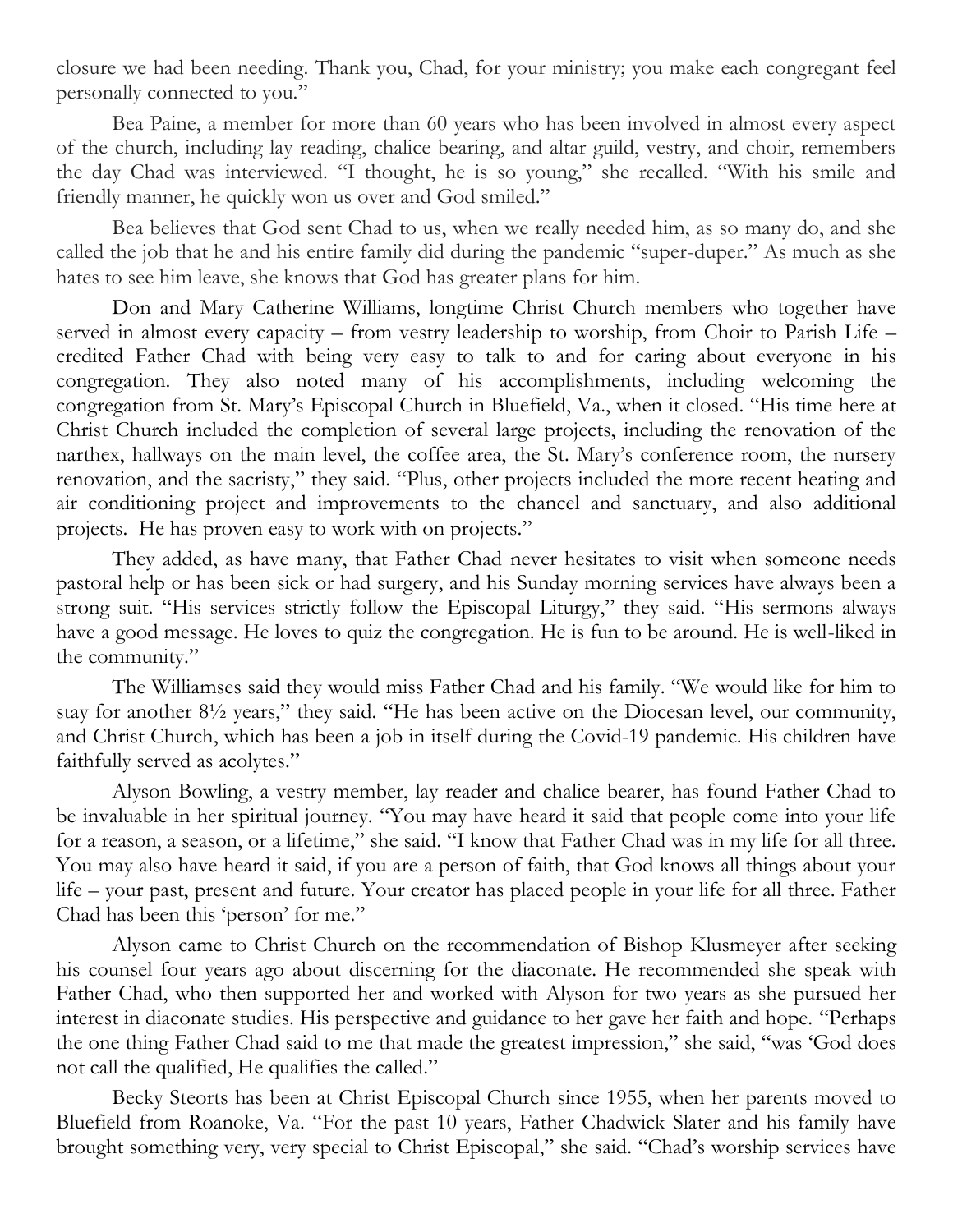dignity and quiet grace. In his sermons, he has a special way of making the truth of the Scriptures relate to our lives today. His column in the church newsletter always makes us feel the amazing love of Jesus Christ.

"My service as Food Pantry head for nine years allowed me to see Fr. Chad counsel many suffering neighbors who have needed financial help with utility, medical, or rent bills, or aid to an abandoned soul," she said. "During the pandemic, Chad also gave us words of comfort as he emphasized that we are 'moving toward faith in better and more abundant tomorrows.'

"The Slater family will be missed at Christ Church, Bluefield, but we know that God has called this family to help our Bishop and to pass Christ's love on to Episcopal churches and families all over West Virginia. Godspeed!"

#### **Monthly Ministry Report - November 2021**



November 18, 2021

53 bags of groceries were distributed. 40 kerosene vouchers were handed out. Volunteers: Betty Nash, Delia Kersey, Patricia and Peter Taylor

#### Union Mission

Food Pantry

Wednesday, November 10

Meals prepared – 121 (42 served on Wednesday; 79 served on Thursday). Menu – BBQ on a bun, cole slaw, baked beans, brownie and drink. Volunteers: Sheila Brooks, Elizabeth Clement, Art Mead, and Shirley Ofsa of CEC Charlie Helmandollar, Christ Episcopal Church of Pocahontas, VA Fredia Helmandollar, Cumberland Heights Baptist Church. Marjorie Justice and Betty Watson, Bluefield, VA

Preparation of meals at the Union Mission will resume on Wednesday, January 12, 2022.

#### Fellowship Home

Thanksgiving Dinner was delivered to the Fellowship Home on Tuesday, November 23rd. Food City of Bluefield prepared the dinner and the Episcopal Churchwomen paid for the meal. As always, the men were very appreciative.

#### **Thanksgiving Service**

A special Thanksgiving service for our youth and their friends was hosted at Christ Church on Sunday, November 21. A total of 8 children participated in the special service of Thanksgiving prayers and a delightful scavenger hunt around the church. Elizabeth Clement planned the festivities and was assisted by her husband, Cameron, in making the event go so well.

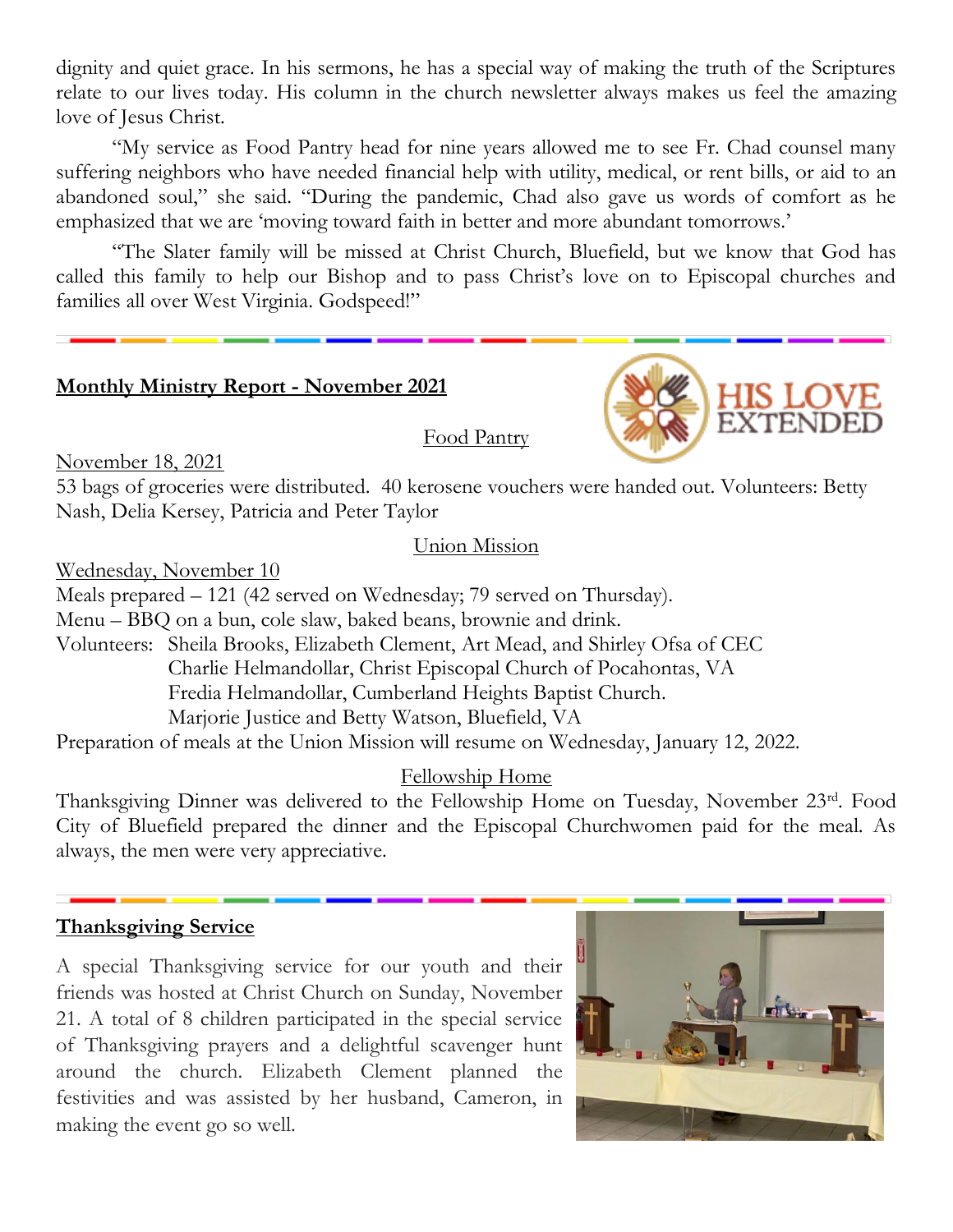#### **Letter from the Rector**

### The  $\odot$  Antiphons: An Advent Exploration of the Names of Jesus



While I love Christmas carols, Advent is full of wonderful songs as well. One of the most beloved, especially here at Christ Church, is "O Come, O Come, Emmanuel." This magnificent hymn dates back to the ninth century and was originally composed in Latin. It was written sometime before 800 AD, by an unknown writer. The many references to both the Old and New Testament suggest it was probably a monk or a priest.

When first written, the Latin text of this hymn contained seven different verses, each one representing a different biblical view of the Messiah. Together, these verses are called the *O Antiphons.* It was sung or chanted, one verse per day, during the last seven days before Christmas. The hymn was translated by John Mason Neale, an Anglican priest, in the early 19<sup>th</sup> century. That was the beginning of the world-wide spread of this hymn that has now been translated into scores of languages and is sung by Christians around the world.

While some of the references in the hymn can be confusing, they all spring directly from Scripture passages that would have resonated loud and clear with early Christians. The first verse of this hymn begins "O come, O come Emmanuel", a term from Isaiah 7:14, which prophesied "Therefore the Lord himself will give you a sign. Look, the young woman is with child and shall bear a son, and shall name him Immanuel." With these words Israel was introduced to Emmanuel – God with us –the hope for the Christian world held captive in a broken world.

The second verse, beginning "O come, O Wisdom from on high" centers on the source of true wisdom that comes only from God through God's Son. With the Messiah's arrival, the wisdom can reach around the world and bring peace and understanding to all.

The third verse, "O come great God of might," speaks to God's presence with the people of Israel over the ages – particularly the story from Exodus 24 where, in a cloud that lingered over Mount Sinai for six days, God on the seventh day gave Moses the Ten Commandments.

"O come, thou rod of Jesse," in some translations also called the "Branch of Jesse," is taken from Isaiah 11:11 which says, "A shoot shall come out from the stump of Jesse, and a branch shall grow out of his roots." In this verse, the rod of Jesse represents Christ, Jesus being a descendant of the Biblical Jesse, the father of David.

And finally, the lyrics turn to "O come, thou key of David," a reference to Isaiah 22:22. The words in this verse explain that the newborn King holds the key to the heavenly kingdom, and there is no way to get into the kingdom but through Him. It is based on the verse which reads, "I will place on his shoulder the key of the house of David; he shall open, and no one shall shut; he shall shut, and no one shall open."

Verses six and seven of this hymn speak to Christ's arrival as a morning star (called a Dayspring), and as the Desire of Nations, having similar biblical groundings as the other verses.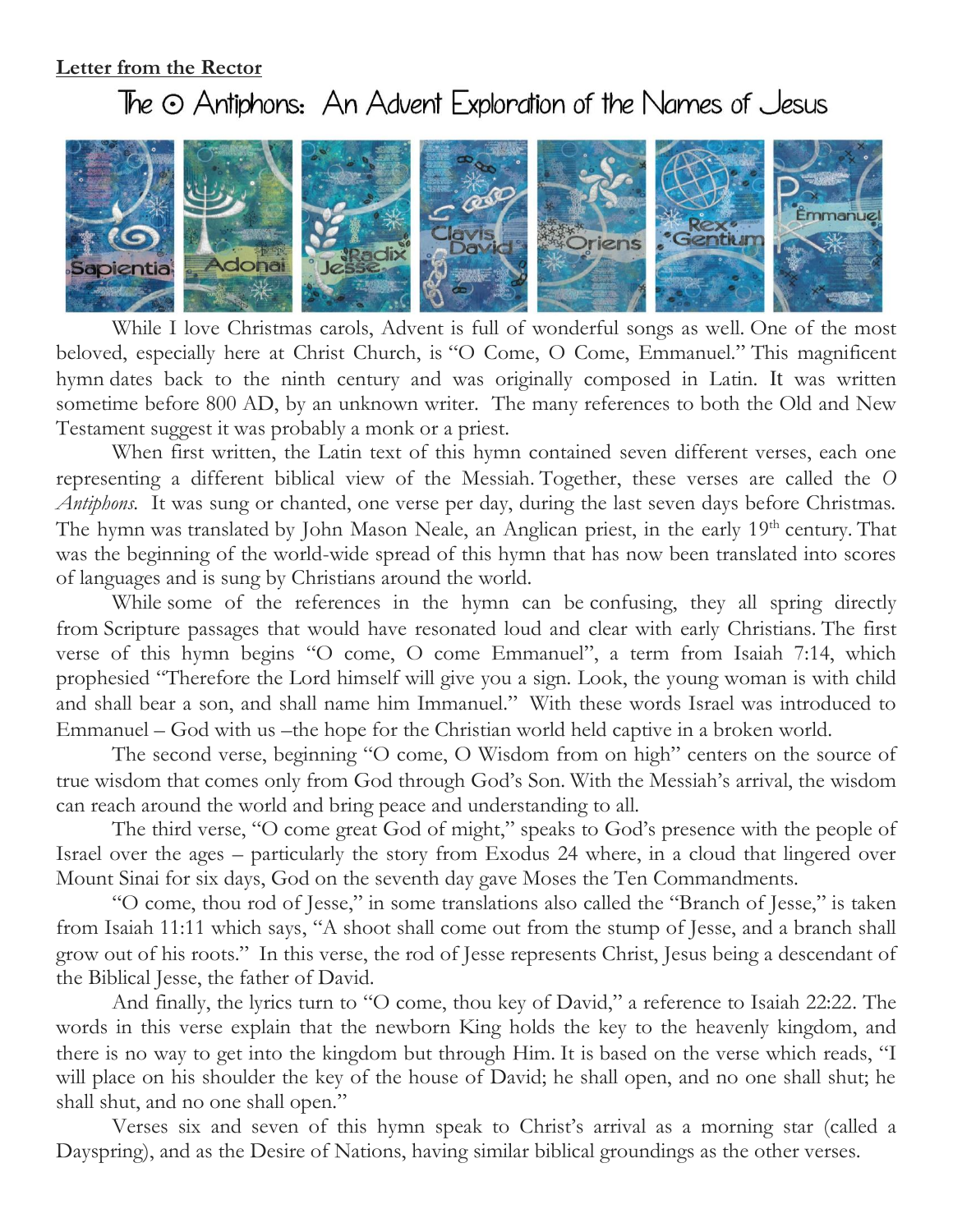For many of us the start of the month of December, or even the passing of Thanksgiving for that matter, means the start to the Christmas season. For the church, of course, such a rush is a bit premature. After all, how can we celebrate the Incarnation—the coming of Christ—without first contemplating why such an event is so momentous? The words to "O Come, O Come Emmanuel" remind us of the longing and hope present for centuries in the minds of God's people.

I actually enjoy the season called Advent. It's a time for us to pause our busy lives and remember the importance of Christ's coming. While we may look forward to parties, presents, singing carols, and decorating our homes, our souls long for something more substantial. Advent reminds us that our celebrations for Christmas are a reflection of getting what we need and not just what we want.

This Advent season, before we lay the baby in the manger, before we even look to the brightest star in the sky, let's spend some time waiting, and preparing, and holding on to the hope that God will indeed make true the promises that are written on our hearts and treasured in our beings. Let us sing songs like "O Come, O Come Emmanuel" with the hope and anticipation it was meant to inspire. Let's spend some time with our families thinking about what we really are anticipating. Let us take time with our church family preparing ourselves for the miracle that is fast approaching. Let us find the time in reflection to marvel at how this promise of God is about to be fulfilled in the birth of a tiny child.

#### **Chrismon Tree Decorated**

Volunteers at our Chrismon tree decorating party has lots of fun adorning this year's tree! Thank you to everyone who came to help!

#### What is a Chrismon Tree?

Chrismons, meaning "Christ monograms," traditionally are white and gold designs made from Christian symbols that signify Christ. During Advent we look for those signs that point toward Christ. For this reason, our tree is decorated with these symbols that represent our Savior.





#### **Historic Former Episcopal Church Collapses**

The historic Holy Trinity Episcopal Church in Bramwell collapsed sometime during the night of November 18th. The building had been vacant for some time. Holy Trinity was founded by the same missioner who started the Episcopal parishes in Bluefield and Princeton and all three shared the same blueprint design at their original construction. Holy Trinity closed in the mid 1950's and was later used by a Baptist congregation until being conveyed to the City of Bramwell. The building is being inspected to determine what can be salvaged.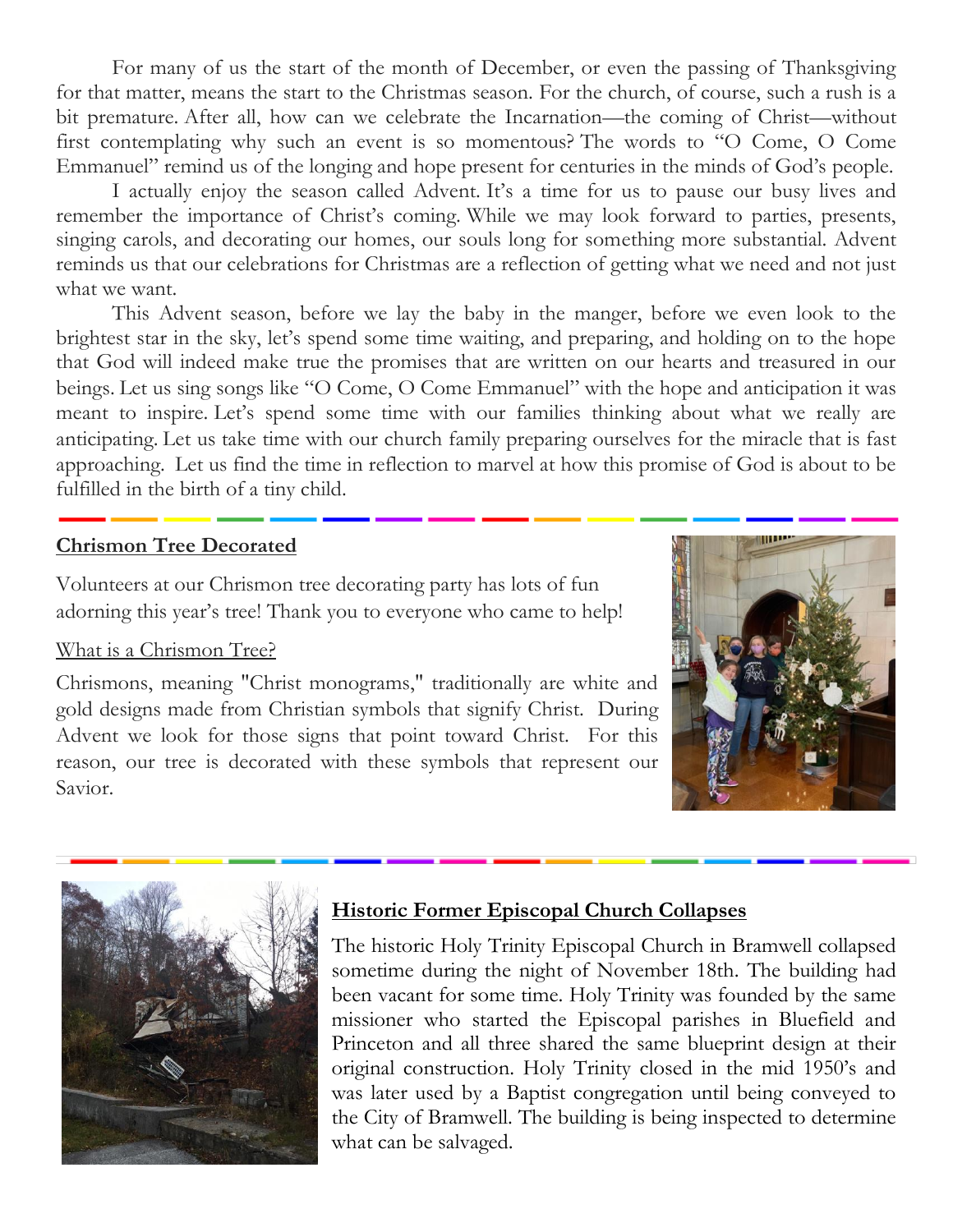

Dorene Dimes, Bonnie Taylor, Joe Sanders, Bea Paine, Bob and Peggy Walk, John Kersey, Martha Linkous, Jay Kephart, Buck and Louisa Sowers, Donna Fortune, Ed and Gladys Fortune, Sarah Irwin, Janet Slager, Dean Farmer, Haddon Lazenby, Jack Burchette, Nick, JL, Randy Snider, Margarette Joplin, David, Martin, Harry, Ben Rose, Jack, Sheri, Dan, Kensley, John, Betty, Matt, Eric, Carol, Dave, Gail, Jean, Lane, Loraine, Sherry, all Healthcare Personnel and Frontline Workers, Ivy and the Gaines Family, John, the Rev. Brian Shoda, the Patterson Family, Velma Harmon, and Taylor Frazier, III, Brian, and Owen Kersey

#### **Bluefield State Soccer Team** *by Sheila Brooks*

In an effort to give a hardy welcome to sports teams new to our area schools, Sheila Brooks and Jim and Chris Justice provided an adventure for the Bluefield State College women's soccer team on September 16 at One Thin Dime Museum and Gary Bowling Art Studio on Ramsey Street in Bluefield.

The event included lunch bags filled with hamburgers and treats that were presented through Drake's Place.

Coach Scott Forster, a native of Newcastle, England, has a team consisting of players from eight countries and 10 states, including local member Taylor Papa, a 2021 Bluefield High School graduate.

Also, congratulations to Scott and his new American citizenship. Go Big Blues!

Studies have shown that "unchurched" people are most receptive to an invitation to services at Christmas and Easter. This is because many view attending church services on these holidays as participating in the festivities asking them to come to church is viewed like asking them to attend a play or a party. Attending a special event, like a Christmas Eve service, will make someone more comfortable and like to come back and attend other services. Be sure to invite someone with you this Christmas!





#### **December 24, 2021**

5:00 pm Festival Holy Eucharist Early Family Service 11:00 pm Festival Holy Eucharist Midnight Mass

Please note that our service for Sunday, December 26, 2021 will be prerecorded and available on YouTube or Facebook that morning. Thank you!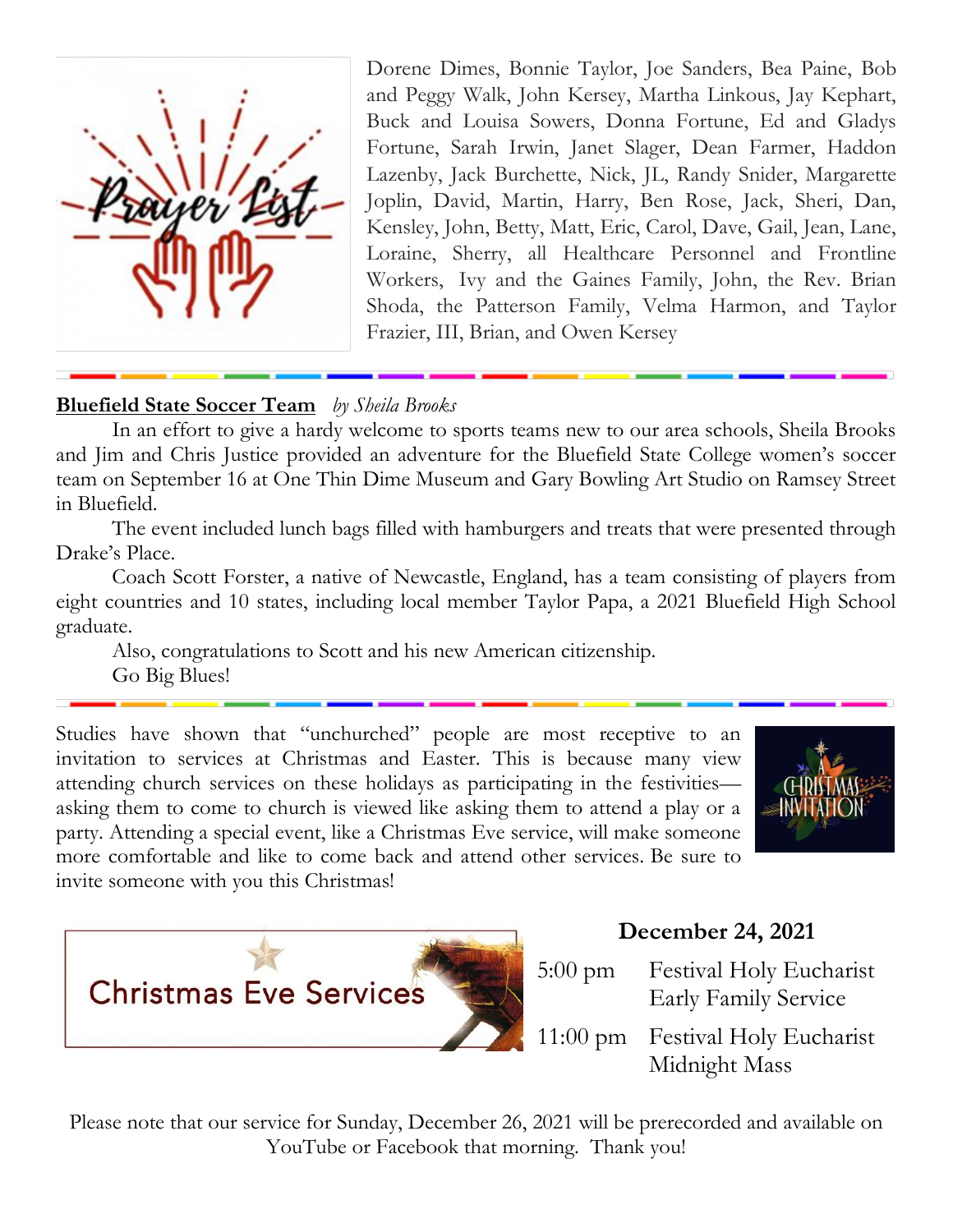# $CEMBE$  $\overline{\mathsf{R}}$

| December 2021                                                                                                                                 |                                                            |                                         |                                      |                                                                                                    |                                                                                 |                                                                                 |  |
|-----------------------------------------------------------------------------------------------------------------------------------------------|------------------------------------------------------------|-----------------------------------------|--------------------------------------|----------------------------------------------------------------------------------------------------|---------------------------------------------------------------------------------|---------------------------------------------------------------------------------|--|
| Sun                                                                                                                                           | Mon                                                        | Tue                                     | Wed                                  | Thu                                                                                                | Fri                                                                             | Sat                                                                             |  |
|                                                                                                                                               |                                                            |                                         | 1                                    | 12                                                                                                 | 3                                                                               | 4                                                                               |  |
| <b>Second Sunday</b><br>of Advent<br>$10:00$ Holy<br>Eucharist<br>5:00 Children's<br>Evening Prayer<br>(St. Nicholas)                         | St. Nicholas of<br>Myra, Patron<br>of Children             |                                         | l8<br>10:00 DOK<br>Meeting           | <b>g</b>                                                                                           | 10<br>St. Thomas<br>Merton,<br>monastic and<br>author                           | 11                                                                              |  |
| $\overline{12}$<br>Third Sunday of St. Lucy<br>Advent<br>$10:00$ Holy<br>Eucharist                                                            | $\vert$ 13                                                 | $\overline{14}$                         | 15<br>7:00 Vestry                    | 16<br>$9:00$ Food<br>Pantry                                                                        | $\overline{17}$                                                                 | 18                                                                              |  |
| 19<br>Fourth Sunday<br>of Advent<br>$10:00$ Holy<br>Eucharist                                                                                 | 20                                                         | 21<br>Saint Thomas<br>the Apostle       | 22                                   | 23                                                                                                 | 24<br>5:00 Christmas<br><b>Eve Service</b><br>11:00<br>Christmas Eve<br>Service | $\overline{25}$<br>Christmas Day<br>The Nativity of<br>Our Lord Jesus<br>Christ |  |
| $\overline{26}$<br><b>First Sunday</b><br>after Christmas<br>Day<br>$10:00$ Holy<br>Eucharist<br>Virtual Service--<br>No In-Person<br>Service | $\overline{27}$<br>Saint John<br>Apostle and<br>Evangelist | 28<br>The Holy<br>Innocents,<br>martyrs | 29<br>St. Thomas a<br>Becket, martyr | 30<br>St. Stephen,<br>Deacon and<br>First Martyr of<br>the Church<br>(transferred<br>from Dec. 26) | $\overline{31}$                                                                 |                                                                                 |  |

#### **BIRTHDAYS**

December 2 Rebecca Broyles December 9 Scot Bennitt December 25 Carol Georgis December 4 Borden Thomas December 14 Valerie Mahood<br>December 5 John Lee Allen December 15 Chad Slater December 5 John Lee Allen December 15 Chad Slater Dec 29 Mary Catherine Williams<br>December 5 Niko Parks December 18 Susan Rutherford December 31 Cindy Brannon December 18 Susan Rutherford December 8 Nelson Kersey December 24 Michael Richardson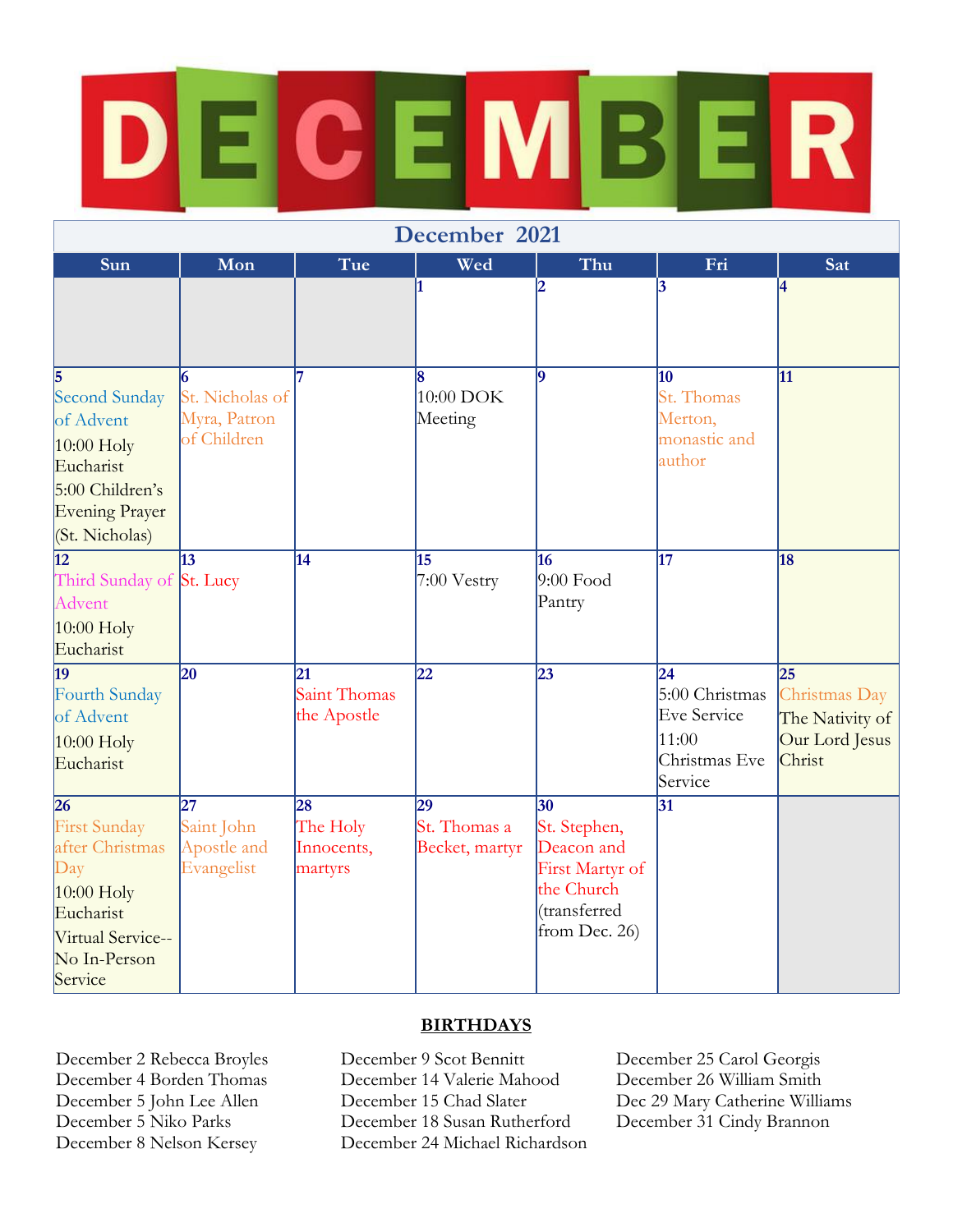

The following people have graciously donated flowers for the month of December:

- December 5 Art Mead
- December 12 Alyson Bowling December 19 Delia and John Kersey<br>December 24 Barbara Sudduth Barbara Sudduth December 26 Barbara Sudduth



#### **Altar Guild for December:** Linda Ammar

From the Altar Guild Directress:

If you would like to serve on altar guild during the next year, or if you are interested in what this ministry does, please let me know. If there is a particular month (or months) you prefer please list those as well. Thanks to everyone for your help this past year!

# Christmas<br>Poinsettias

Purchase poinsettias in Memory of or in Honor of someone special.

#### **Poinsettias for Christmas**

If you would like to purchase a poinsettia to decorate the church at Christmas this year the cost is \$15. A sign up sheet is located in the Narthex or you may call the Parish Office to order. Please have your requests in by Sunday, December 12, 2021.

Thank you!

#### **The Advent Wreath**

While the exact origin of the Advent wreath is uncertain, one thing is undeniable: the use of this symbol is a longstanding tradition in our Christian faith, dating back to at least the 17th century.

As we progressively light the candles throughout the Advent season, we acknowledge God's coming through reflection, prayer, and hope. We make our own private vigil while awaiting "The Light of the World."

The wreath itself is made of various evergreens,

signifying continuous life. The laurel signifies victory over persecution and suffering; pine, holly, and yew, immortality; and cedar, strength and healing. Holly also has a special Christian symbolism: The prickly leaves remind us of the crown of thorns. The circle of the wreath, which has no beginning or end, symbolizes the eternity of God, the immortality of the soul, and the everlasting life found in Christ. Pine cones, used to decorate the wreath also symbolize life and resurrection.

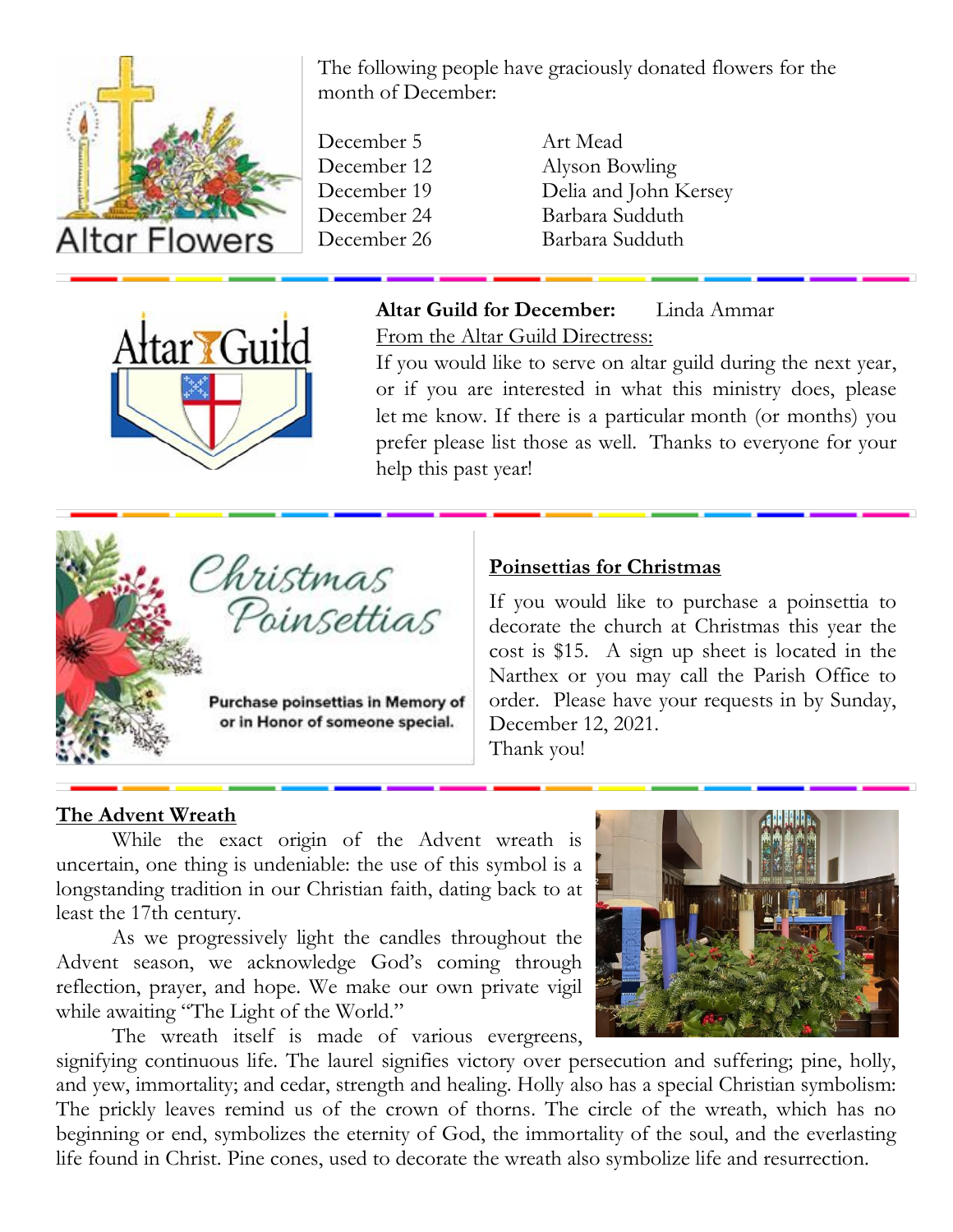

#### **2022 Budget Pledge Drive**

*Have you returned your Pledge Card for 2022?*

Having Pledge Cards is the best way for us to create a budget for the coming year. We want to be faithful stewards of the gifts we are given. Your Pledge Card helps us craft a responsible budget. If you need a Pledge Card they can be found in the Narthex at the Church or you can call the Parish Office to be sent one. Thank you for your help!

#### **A message from the Vestry**

 We are very sorry to see Father Chad, Jennifer, Ben and Emma leave for Charleston. While we say goodbye over the next few weeks, we need to work to fill the void they will leave behind. We are in discussions with a prospective supply priest for the beginning of the year. We will need parish members to fill the acolyte and videographer roles that will be left open when the Slaters leave. We will need to assemble a search committee to seek a new permanent rector. We have three Vestry terms which expire in January and will need to be filled at the annual meeting.

All of us will need to remain active in the church and intentional with our church life. It is very important for you to complete and return your annual pledge card. As we vet prospective rectors, they will be vetting us and it is important that we fully fund the "Rector Expenses" line items in our annual budget to demonstrate our wherewithal to pay a full time priest. If you need a pledge card, one may be obtained from the church office.

Please send an email to Emma Bennett in the Parish Office to let her know which of the roles noted above that you can take on. If we all pitch in and work together, we will find that the future for our church will be bright.

#### **Are you interested in serving on the Rector Search Committee?**

We are looking for a few individuals to help discern who our next Rector will be. If you would like to serve on this important committee please let the Parish Office know. For more information please see our Senior Warden, David Kersey. Thank you!

Rector Search



We need volunteers to help with some of the following tasks to ensure the dignity and beauty of our worship. Please prayerfully consider volunteering for these or other jobs around the church. For more information please contact Fr. Chad or Senior Warden David Kersey. Thank you!

Worship Videographer Acolyte YouTube Manager Facebook Director Bulletin Review Lector Building Open & Close Worship Planning